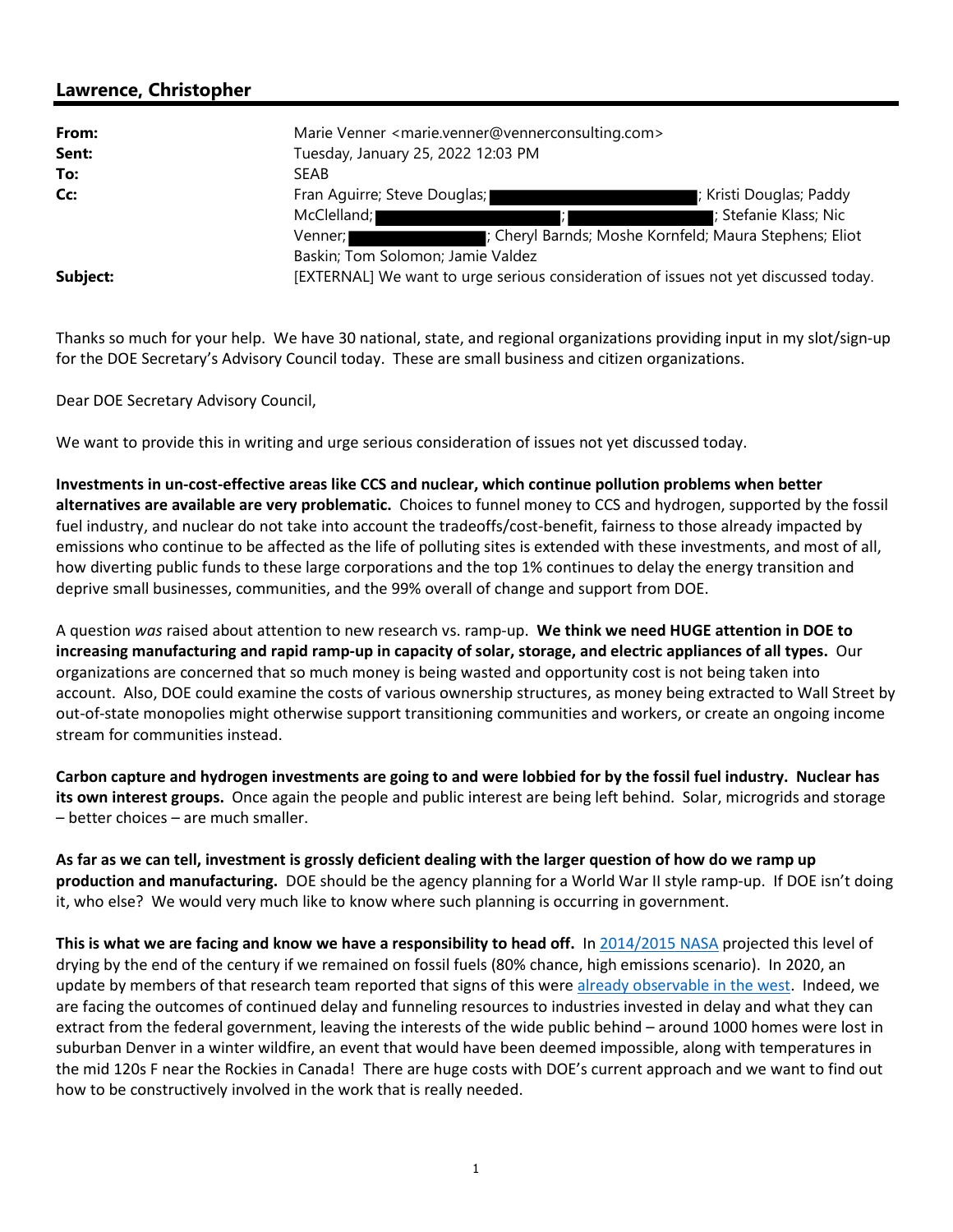

Many thanks,

*Marie Venner* 

Submitting comment for:

Small Business Alliance Businesses for a Livable Climate Interested NAACP members Rapid Shift Network Mothers Out Front Maryknoll Affiliates CatholicNetwork.US Jewish Climate Action No Fossil Fuel Bail-Outs Former City Councilors and Planning Commissioners in CO CO Democratic Party Energy & Environment Initiative – lifting up labor concerns and recommendations too: edited by the CO AFL-CIO: https://bit.ly/LaborRecommendations Be The Change and Save EPA (former public employees' organizations) Colorado Call to Action Indivisible Colorado Wall of Women North Range Concerned Citizens Unite North Metro Denver Mental Health and Inclusion Ministries

Community for Sustainable Energy